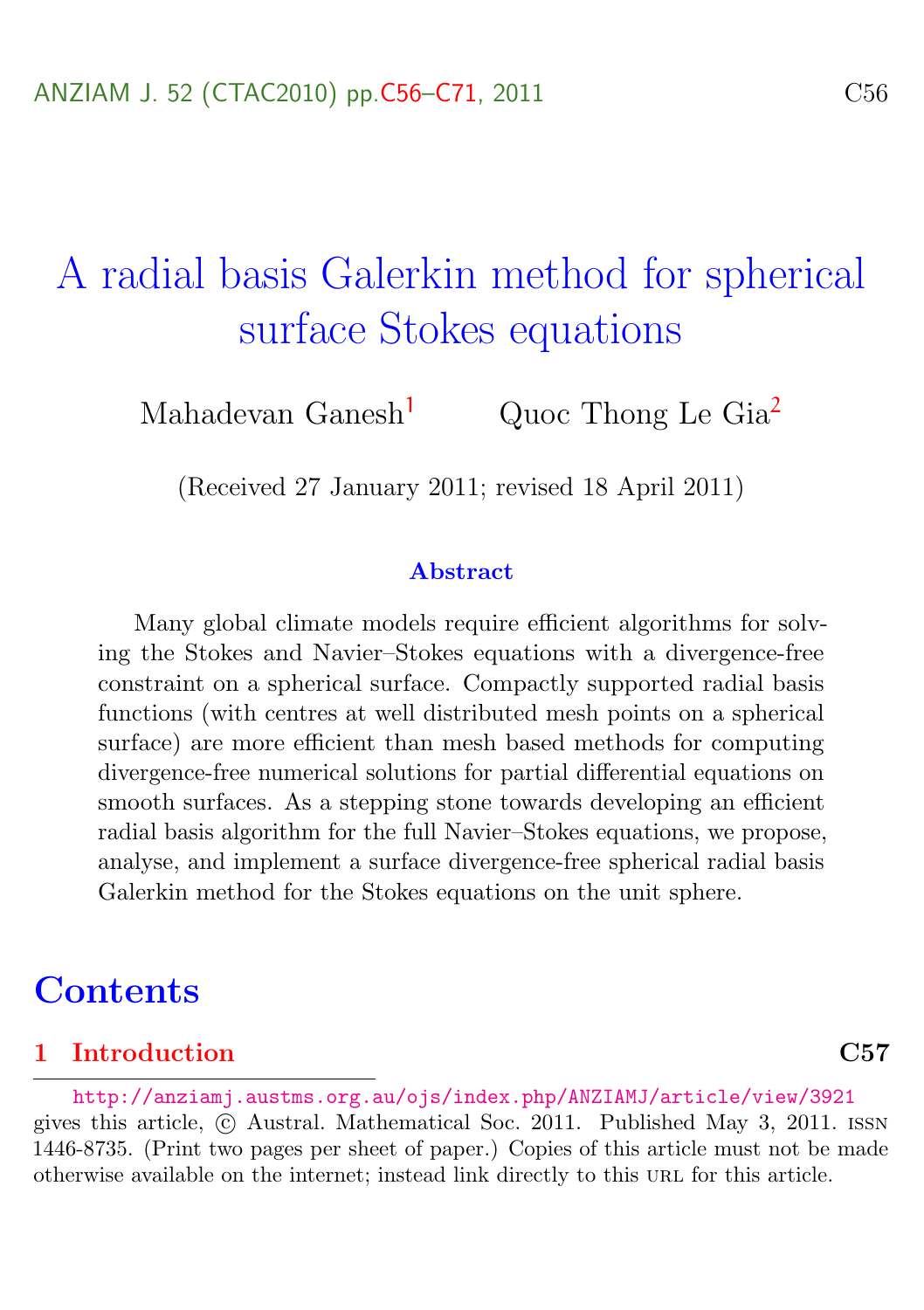| 1 Introduction | C57 |
|----------------|-----|
|----------------|-----|

|    | 2 Preliminaries   |                                                    |             |  |  |  |
|----|-------------------|----------------------------------------------------|-------------|--|--|--|
|    | 2.1               | The Stokes equations and operators on the sphere   | C59         |  |  |  |
|    | 2.2 <sub>1</sub>  | Function spaces and weak formulation               | C60         |  |  |  |
| 3. |                   | A radial basis Galerkin method                     | ${\rm C62}$ |  |  |  |
|    |                   | 3.1 Divergence-free spherical radial functions     | C63         |  |  |  |
|    |                   | 3.2 Finite dimensional spaces, method and analysis | C64         |  |  |  |
|    |                   | 4 Numerical experiments                            | C67         |  |  |  |
|    | 5 Conclusions     |                                                    |             |  |  |  |
|    | <b>References</b> |                                                    |             |  |  |  |

## <span id="page-1-0"></span>1 Introduction

Simulation of the Navier–Stokes equations (NSEs) on a spherical surface, and of associated reduced forms such as the shallow water equations and the creeping flow Stokes equations, are crucial for investigation of various physical processes on the Earth's surface. One approach to advance the state of the art climate and weather prediction models is through development of efficient algorithms and associated numerical analysis for such partial differential equations (PDEs) with a divergence-free constraint on spherical surfaces.

Numerical methods for PDEs fall into two broad classes. The first class is the mesh based approach such as the finite-element method (fem). The mesh based methods for approximating a smooth solution of a PDE on a smooth geometry, in general, lead to low order  $L^2$ -norm accuracy  $O(h^r)$ (typically  $r = 2$ ). Here, h is the maximum diameter of elements in the triangulation of the geometry and r is the order of spline basis functions. However, the Galerkin FEM is an efficient numerical method for PDEs on complicated non-smooth geometries. For a fixed h and r, each spline basis function is locally supported on the triangulation. Hence the Galerkin FEM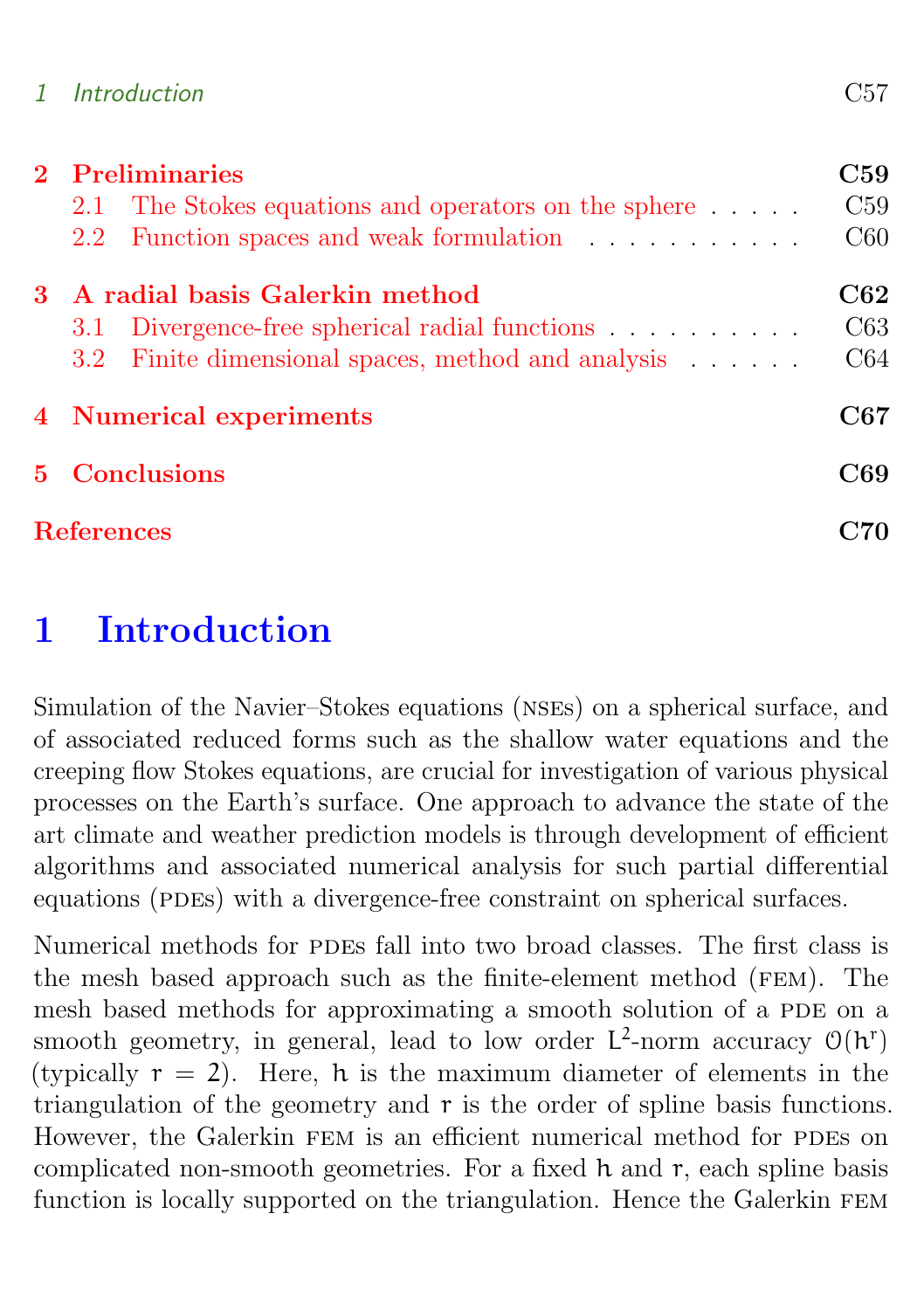#### <span id="page-2-0"></span>1 Introduction C58

requires setting up and solving a sparse linear system with each entry being a Galerkin integral only on a small patch of the triangulation.

The other class of numerical methods for PDEs is the meshless approach such as the spectral and radial basis methods. A fully discrete spectral Galerkin method, that does not require mesh points and an associated triangulation of the sphere, was recently investigated by us for the nses on a spherical surface [\[2\]](#page-14-1). Ganesh et al. [\[2\]](#page-14-1) proved and demonstrated that the meshless spectral method is a high order method. However, the polynomial basis functions in the spectral method for the nses are globally supported on the sphere, leading to dense algebraic systems.

Here we develop a Galerkin method for the Stokes equations on the unit sphere using surface-divergence-free, compactly supported radial basis functions. This meshless approach requires construction of well distributed mesh points on the sphere (so that the mesh norm h is small) and associated tangent vectors. The algorithm has advantages of both the Galerkin fem and spectral methods. The vector-valued basis functions with high order  $(\tau)$  smoothness corresponding to the points can be set up easily without any triangulation of the sphere. For a fixed h and  $\tau$ , the meshless algorithm for the Stokes equations requires setting up and solving a symmetric positive definite sparse linear system. The entries of the linear system are Galerkin integrals defined only on the supports of the radial basis functions. We prove and numerically demonstrate that the radial basis Galerkin method, for smooth solutions, is of high order with accuracy  $O(h^{2\tau-1})$ . Further, we show that the method is also useful for approximating non-smooth solutions of the Stokes equations, with an order of accuracy restricted by low regularity of the solution.

The next section describes the Stokes equations and associated operators and divergence-free function spaces on the sphere. Section [3](#page-6-0) gives the surfacedivergence-free radial basis Galerkin method and its numerical analysis. Numerical experiments given in Section [4](#page-11-0) demonstrate the theory and applicability of the method to simulate some benchmark smooth and non-smooth Stokes flows on the sphere.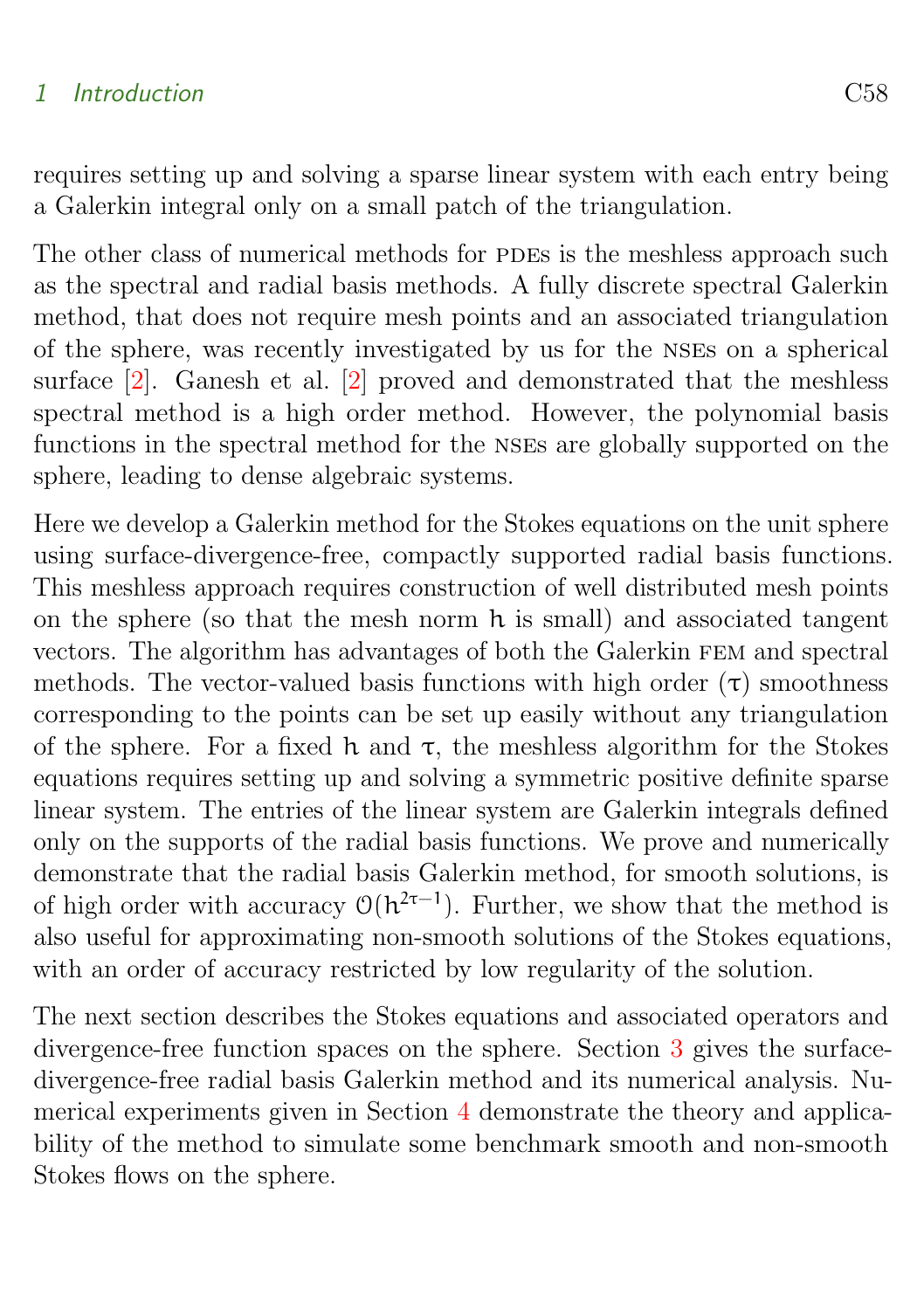## <span id="page-3-3"></span><span id="page-3-0"></span>2 Preliminaries

## <span id="page-3-1"></span>2.1 The Stokes equations and operators on the sphere

The Stokes equations on the unit sphere  $\mathsf{S} \subset \mathbb{R}^3$  are written as [\[3\]](#page-14-2)

<span id="page-3-2"></span>
$$
-\mathbf{v}\,\Delta\,\mathbf{u} + \frac{1}{\rho}\,\text{Grad}\,\mathbf{p} = \mathbf{F}\,,\quad \text{Div}\,\mathbf{u} = 0\,,\quad \text{on } \mathsf{S},\tag{1}
$$

where  $\mathbf{u} = (\mathbf{u}_1(\mathbf{x}), \mathbf{u}_2(\mathbf{x}), \mathbf{u}_3(\mathbf{x}))$  is the unknown tangential velocity field of the fluid at  $x \in S$ , and the positive constants  $\nu$  and  $\rho$  are respectively the viscosity and density,  $p(x)$  is the unknown pressure field, and **F** is the external force.

In the PDEs [\(1\)](#page-3-2), the scalar valued Div and vector valued Grad and  $-\Delta$  are respectively the surface divergence, surface gradient, and the Laplace–de Rham operators. The Laplace–de Rham operator  $-\Delta = \text{Curl}\,\text{Curl}_{\mathbf{x}} - \text{Grad}$  Div restricted to the tangential divergence-free fields on the sphere is the Stokes operator  $A = Curl$  Curl<sub>x</sub>.

These surface differential operators can be defined using appropriate projections of the corresponding operators in  $\mathbb{R}^3$  [\[3,](#page-14-2) [5\]](#page-15-2). Any point  $\mathbf{x} \in \mathbb{S}$ , viewed as a vector in  $\mathbb{R}^3$ , equals the outward unit normal  $n(x)$  to S at x. The spherical surface gradient of a scalar function  $\nu$  defined on  $S$  is

$$
Grad \nu = P_{\mathbf{x}} \nabla \nu, \qquad (2)
$$

where  $P_x := I - xx^T$  projects vectors in  $\mathbb{R}^3$  onto the tangent plane  $TS_x$  (matrix I denotes the  $3 \times 3$  identity matrix). The tangential spherical surface operator Curl =  $-x \times$  Grad, defined for a scalar function v or a normal vector field  $\mathbf{w} = \mathbf{x} \mathbf{v}$  on S, is written, using the vector valued operator  $Q_x \mathbf{y} := -\mathbf{x} \times \mathbf{y}$  as

$$
\text{Curl}\,\mathbf{w} := \text{Curl}\,\mathbf{v} = \mathbf{Q_x}\nabla\mathbf{v}, \quad \mathbf{Q_x} = \begin{bmatrix} 0 & x_3 & -x_2 \\ -x_3 & 0 & x_1 \\ x_2 & -x_1 & 0 \end{bmatrix}. \tag{3}
$$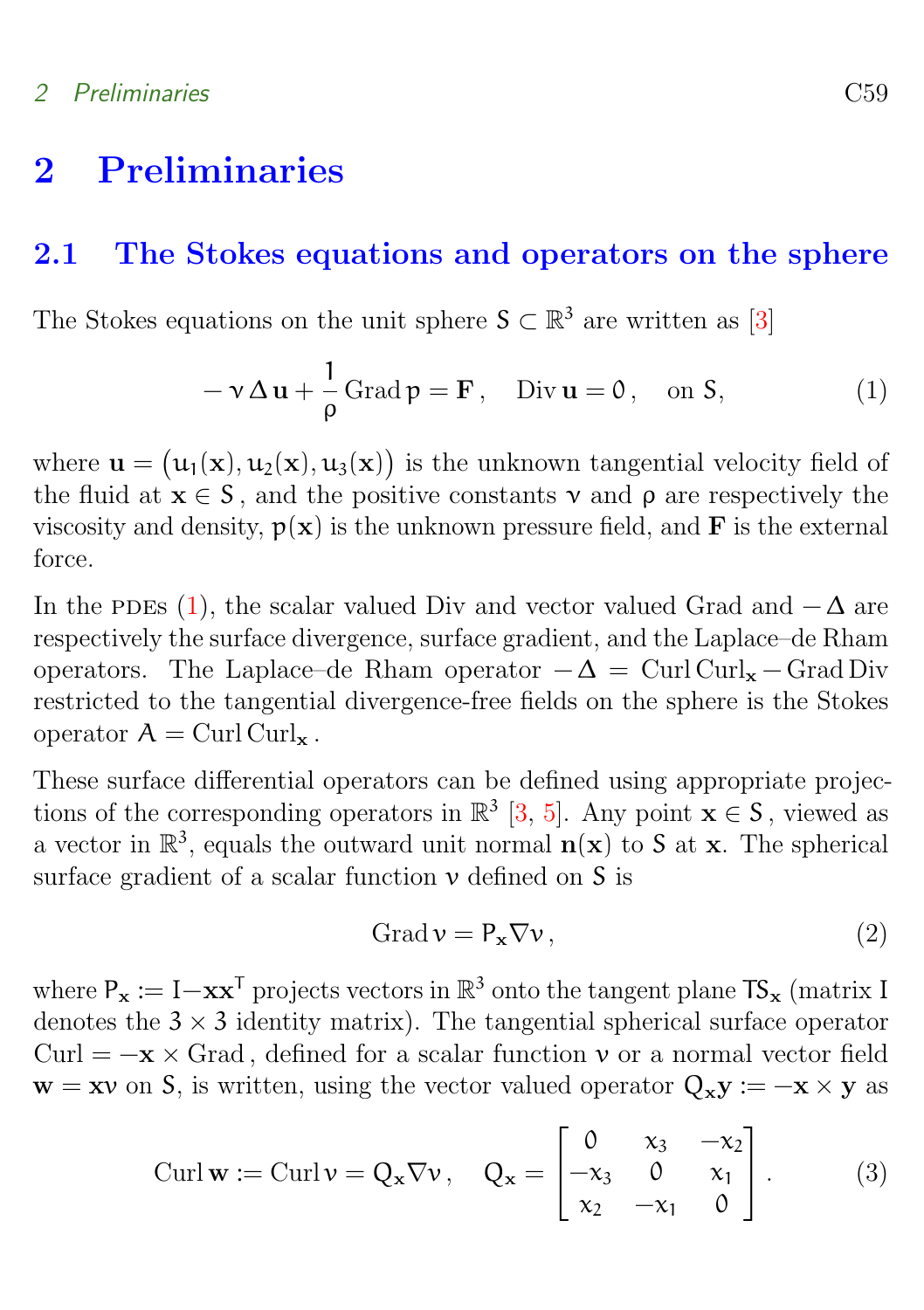### <span id="page-4-2"></span>2 Preliminaries C60

For a tangential vector field **v** on **S**, we define the normal vector field  $\text{Curl}_x$  **v** as the projection of vector  $\nabla \times \mathbf{v}$  (the usual curl in  $\mathbb{R}^3$ ) to the unit normal vector of the surface of S:

$$
Curl_{\mathbf{x}}\mathbf{v} = \mathbf{x} \left[ (\nabla \times \mathbf{v}) \cdot \mathbf{x} \right]. \tag{4}
$$

We sometimes use the standard parametrisation of a point **x** on S,

$$
\mathbf{x} = \mathbf{p}(\theta, \phi) = (\sin \theta \cos \phi, \sin \theta \sin \phi, \cos \theta).
$$

and the associated orthonormal basis for the tangent space TS,

$$
\begin{aligned} \mathbf{e}(\theta, \phi) &= (\cos \theta \cos \phi, \cos \theta \sin \phi, -\sin \theta), \\ \mathbf{f}(\theta, \phi) &= (-\sin \phi, \cos \phi, 0). \end{aligned}
$$

### <span id="page-4-0"></span>2.2 Function spaces and weak formulation

We recall some details that are required for describing and analysing a radial basis Galerkin method for PDEs  $(1)$   $[2, 3, e.g.]$  $[2, 3, e.g.]$  $[2, 3, e.g.]$  $[2, 3, e.g.]$ . The standard inner products on the space of all square integrable scalar functions on  $S$ , denoted by  $L^2(S)$ , and tangential vector fields on  $S$ , denoted by  $L^2(TS)$ , are respectively

$$
\langle \nu_1, \nu_2 \rangle = \langle \nu_1, \nu_2 \rangle_{L^2(S)} = \int_S \nu_1 \overline{\nu_2} \, dS \,, \quad \nu_j \in L^2(S), \tag{5}
$$

$$
\langle \mathbf{v}_1, \mathbf{v}_2 \rangle = \langle \mathbf{v}_1, \mathbf{v}_2 \rangle_{L^2(TS)} = \int_S \mathbf{v}_1 \cdot \overline{\mathbf{v}_2} \, dS \,, \quad \mathbf{v}_j \in L^2(TS). \tag{6}
$$

Throughout this article, the induced norm on  $L^2(TS)$  is denoted by  $\|\cdot\|$  and for other inner product spaces, say **X** with inner product  $\langle \cdot, \cdot \rangle_{\mathsf{X}}$ , the associated norm is denoted by  $\|\cdot\|_X$ . For example, for  $\mu > 0$ , norms in the scalar and vector valued function Sobolev spaces  $H^{\mu}(S)$  and  $H^{\mu}(TS)$  are denoted by  $\|\cdot\|_{H^{\mu}(S)}$  and  $\|\cdot\|_{H^{\mu}(TS)}$ , respectively. In particular,

<span id="page-4-1"></span>
$$
\|\mathbf{v}\|_{\mathsf{H}^{\mu}(\mathsf{T}\mathsf{S})}^{2} = \|\mathbf{v}\|^{2} + \left\|(-\Delta)^{\mu/2}\mathbf{v}\right\|^{2}.
$$
 (7)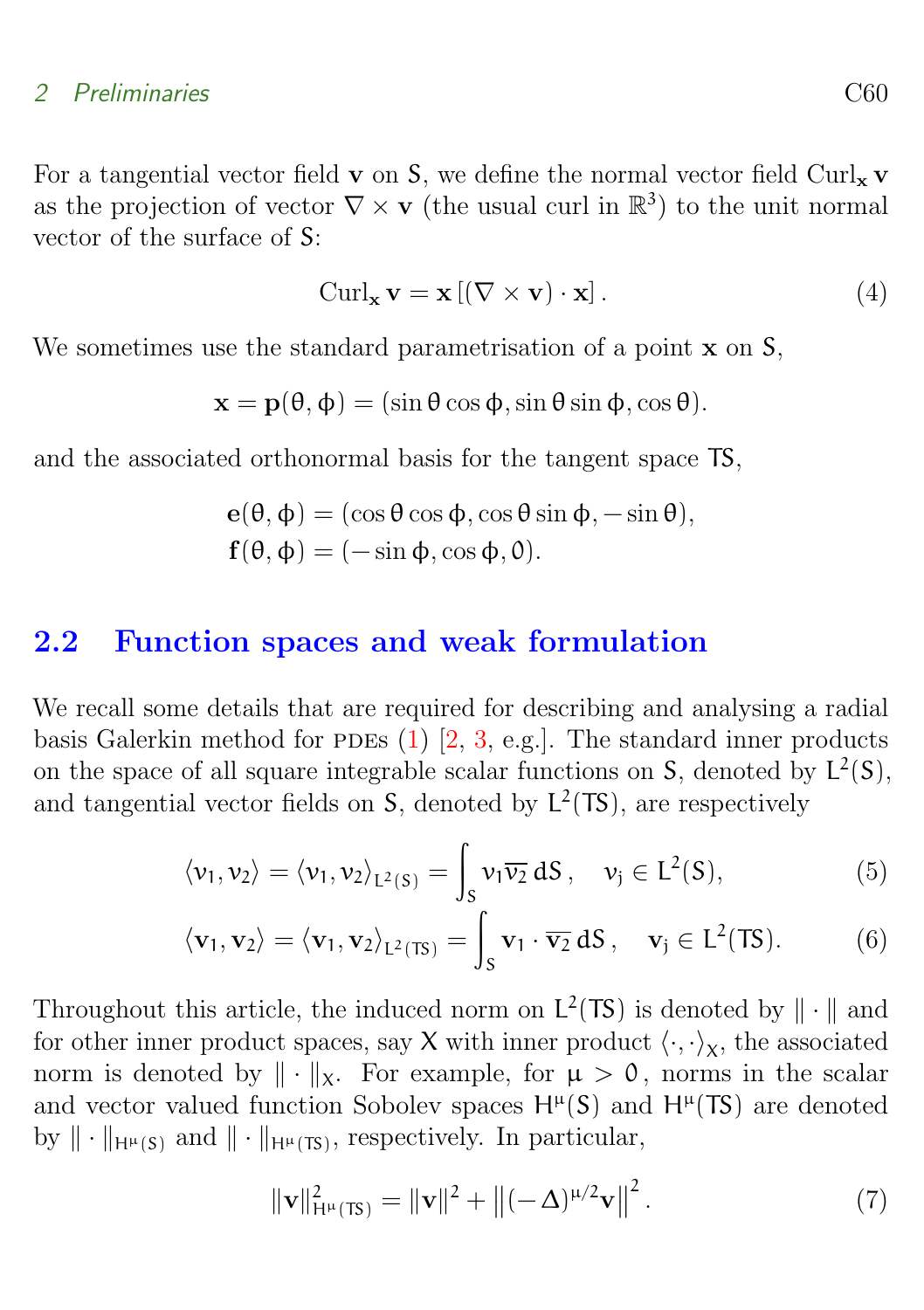### <span id="page-5-2"></span>2 Preliminaries C61

Throughout, we identify a normal vector field w with a scalar field, and hence

$$
\langle \mathbf{w}_1, \mathbf{w}_2 \rangle := \langle w_1, w_2 \rangle_{L^2(S)}, \quad \mathbf{w}_1 = \mathbf{x} w_1, \quad \mathbf{w}_2 = \mathbf{x} w_2, \quad w_1, w_2 \in L^2(S).
$$
\n
$$
(8)
$$

The following identities hold for appropriate scalar and vector fields [\[3\]](#page-14-2)

<span id="page-5-0"></span>
$$
\langle \operatorname{Grad} \mathbf{v}, \mathbf{v} \rangle = -\langle \mathbf{v}, \operatorname{Div} \mathbf{v} \rangle, \quad \langle \operatorname{Curl} \operatorname{Curl}_{\mathbf{x}} \mathbf{w}, \mathbf{z} \rangle = \langle \operatorname{Curl}_{\mathbf{x}} \mathbf{w}, \operatorname{Curl}_{\mathbf{x}} \mathbf{z} \rangle. \tag{9}
$$

In the first identity of  $(9)$ , the L<sup>2</sup>(TS) inner product is used on the left hand side and the  $L^2(S)$  inner product is used on the right hand side.

Using that Div Curl  $v = 0$  for any scalar field v on S, smooth  $(C^{\infty})$  tangential fields on S are decomposed into two components, one in the space of all divergence-free fields and the other, its orthogonal complement, through the Hodge decomposition theorem

$$
C^{\infty}(TS) = \{ \operatorname{Grad} \psi : \psi \in C^{\infty}(S) \} \oplus C^{\infty}(TS; \operatorname{Curl}), \tag{10}
$$

where

$$
C^{\infty}(TS; \text{Curl}) = \{ \text{Curl}\,\psi : \psi \in C^{\infty}(S) \}. \tag{11}
$$

For  $\mu \geq 0$ , let  $C^{\infty,\mu}(\mathsf{TS};\mathrm{Curl})$  denote the closure of  $C^{\infty}(\mathsf{TS};\mathrm{Curl})$  in the  $\mathsf{H}^{\mu}(\mathsf{TS})$ norm. In particular, the space [\[3\]](#page-14-2)

$$
V = \text{ closure of } C^{\infty}(\text{TS}; \text{Curl}) \text{ in } H^{1}(\text{TS}) \tag{12}
$$

is crucial for uncoupling the unknown velocity and pressure terms in the Stokes PDEs  $(1)$ . Using  $(7)$  and  $(9)$ , we obtain

<span id="page-5-1"></span>
$$
\|\mathbf{v}\|_{\mathbf{H}^{1}(\mathbb{T}\mathbf{S})}^{2} = \|\mathbf{v}\|^{2} + \|\mathrm{Curl}_{\mathbf{x}}\,\mathbf{v}\|_{\mathbf{L}^{2}(\mathbf{S})}^{2}, \quad \mathbf{v} \in \mathbf{V}. \tag{13}
$$

For  $\mathbf{v} = \text{Curl}\,\psi$ , expanding  $\psi$  using the  $L^2(S)$  orthonormal spherical harmonics basis  $Y_{l,j}$ , of degree l and index j,  $l = 0, 1, 2, \ldots$ ,  $|j| \leq l$ , using [\(9\)](#page-5-0) and the spectral property of Curl Curl<sub>x</sub> =  $-\Delta$  on V, we obtain

$$
\mathbf{v} = \sum_{l=1}^{\infty} \sum_{|j| \leqslant l} \left\langle \psi, Y_{l,j} \right\rangle_{L^2(S)} \operatorname{Curl} Y_{l,j}, \quad \left\| \operatorname{Curl}_{\mathbf{x}} \mathbf{v} \right\|_{L^2(S)}^2 = \left\langle \operatorname{Curl} \operatorname{Curl}_{\mathbf{x}} \mathbf{v}, \mathbf{v} \right\rangle,
$$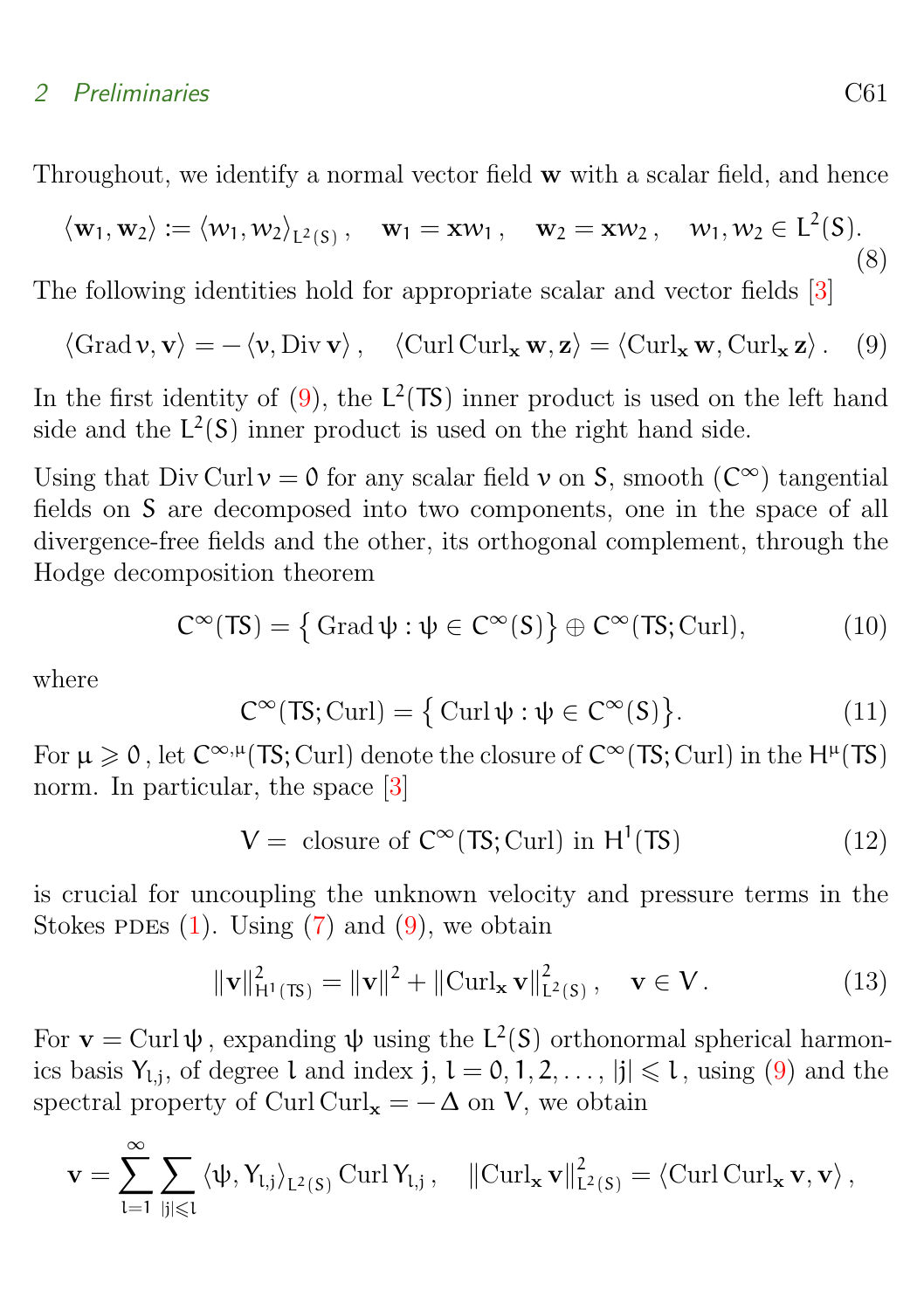and

$$
\operatorname{Curl}\operatorname{Curl}_{\mathbf{x}}\mathbf{v}=\sum_{l=1}^{\infty}\sum_{|j|\leqslant l}l(l+1)\left\langle \psi,Y_{l,j}\right\rangle _{L^{2}(S)}\operatorname{Curl}Y_{l,j}\,.
$$

The Poincaré inequality  $\|\mathbf{v}\|^2 \leq \frac{1}{2}$  $\frac{1}{2}$   $\left\|\mathrm{Curl}_{\mathbf{x}}\mathbf{v}\right\|_{\mathrm{L}}^{2}$  $\zeta_{L^2(S)}$  follows for  $\mathbf{v} \in V$ . Consequently, using  $(13)$ , the H<sup>1</sup>(TS) norm is equivalent to the energy norm  $\|\mathbf{v}\|_{\mathbf{V}}^2 = \langle \mathbf{A}\mathbf{v}, \mathbf{v} \rangle = \|\mathbf{Curl}_{\mathbf{x}} \mathbf{v}\|^2$  on V

<span id="page-6-1"></span>
$$
\|\operatorname{Curl}_{\mathbf{x}} \mathbf{v}\|_{L^{2}(S)}^{2} \leqslant \|\mathbf{v}\|_{H^{1}(TS)}^{2} \leqslant \frac{3}{2} \|\operatorname{Curl}_{\mathbf{x}} \mathbf{v}\|_{L^{2}(S)}^{2}, \quad \mathbf{v} \in V. \tag{14}
$$

Using [\(1\)](#page-3-2), [\(9\)](#page-5-0), [\(14\)](#page-6-1), and that  $v > 0$ , we obtain the following weak formulation of the spherical surface Stokes equations

<span id="page-6-2"></span>
$$
\mathbf{v} \langle \operatorname{Curl}_{\mathbf{x}} \mathbf{u}, \operatorname{Curl}_{\mathbf{x}} \mathbf{v} \rangle = \langle \mathbf{F}, \mathbf{v} \rangle, \quad \mathbf{v} \in \mathbf{V}.
$$
 (15)

The left hand side of [\(15\)](#page-6-2) defines a bounded, symmetric, and coercive bilinear form on V, so the existence and uniqueness of the solution  $u \in V$  of [\(15\)](#page-6-2) follows from the Lax–Milgram theorem, for all  $\bf{F}$  in  $V^*$ , the adjoint of V.

Applying the Div operator on both sides of [\(1\)](#page-3-2), we obtain

$$
\frac{1}{\rho} \Delta p = \text{Div } F \quad \text{on } S. \tag{16}
$$

Hence the pressure term, if required, is computed using established mesh based or meshless Poisson solvers. We focus on developing, analysing, and implementing a radial basis Galerkin method for [\(15\)](#page-6-2).

## <span id="page-6-0"></span>3 A radial basis Galerkin method

For a smoothness parameter  $\tau$ , we first construct finite dimensional subspaces of  $V \cap H^{\tau}(TS)$  spanned by tangential, surface-divergence-free, compactly supported spherical radial basis functions and conclude this section by proving that, if [\(15\)](#page-6-2) has a solution  $u \in V \cap H^{2\tau-1}(TS)$ , the radial basis Galerkin solutions converge to **u** with rate of convergence  $2\tau - 1$  in the L<sup>2</sup>-norm.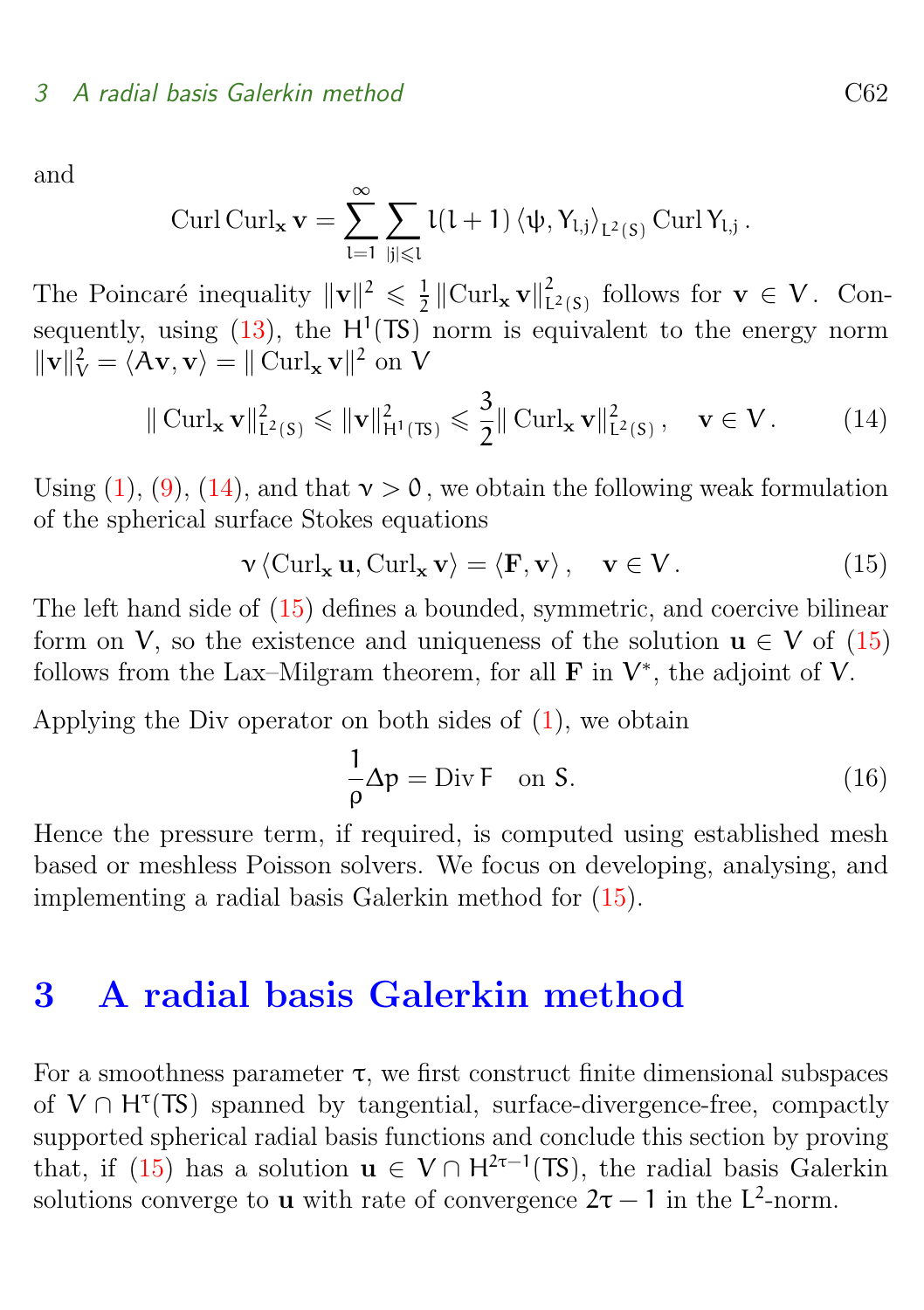### <span id="page-7-4"></span><span id="page-7-0"></span>3.1 Divergence-free spherical radial functions

We motivate the construction of a vector valued Galerkin method by starting with a class of scalar valued compactly supported radial functions  $\psi_{\tau}$ defined on  $[0, \infty)$ , introduced by Wendland [\[7\]](#page-15-3). Throughout this section, the smoothness parameter is  $\tau = m/2$  for some odd integer  $m \geq 3$ .

For the numerical experiments,  $m = 7$  or 9, and we use

$$
\psi_{7/2}(r) = (1 + 8r + 25r^2 + 32r^3)(1 - r)_+^8, \tag{17}
$$

<span id="page-7-3"></span>
$$
\psi_{9/2}(r) = (1 + 10r + 42r^2 + 90r^3 + 429r^4/5)(1 - r)_+^{10}, \qquad (18)
$$

as scalar radial basis functions. We demonstrate high order rates of convergence for a benchmark smooth Stokes flow. However, for a non-smooth Stokes flow in  $V \cap H^{\beta}(TS)$  with  $2 < \beta < 3$ , as proved in this section and demonstrated using a benchmark example in Section [4,](#page-11-0) the rate of convergence is at most β despite using  $\psi_{7/2}$  and  $\psi_{9/2}$ .

For  $x, y \in S$ , motivated by the observation that  $||x - y|| =$ √  $2-2\mathbf{x}\cdot \mathbf{y}$  , we define √

<span id="page-7-1"></span>
$$
\Phi_{\tau}(t) = \psi_{\tau}(\sqrt{2 - 2t}), \quad t \in [-1, 1]. \tag{19}
$$

For all  $\ell \geq 0$ , let  $P_\ell$  denote the Legendre polynomial of degree  $\ell$ . The  $\ell$ th Legendre–Fourier coefficient,  $\widehat{\phi_{\tau,\ell}} = 2\pi \int_{-1}^{1} \phi_{\tau}(t)P_{\ell}(t) dt$ , of  $\phi_{\tau}$  is positive and decays like  $(\ell + 1)^{-2(\tau+1)}$  as  $\ell \to \infty$  [\[4\]](#page-15-4). That is, there exist positive constants  $c_1$  and  $c_2$  such that

<span id="page-7-2"></span>
$$
c_1(\ell+1)^{-2(\tau+1)} \leq \widehat{\Phi_{\tau,\ell}} \leq c_2(\ell+1)^{-2(\tau+1)}, \quad \ell \geq 0. \tag{20}
$$

The convergence analysis here requires only properties  $(19)$ – $(20)$ . Hence the divergence-free radial basis Galerkin method and analysis are applicable for any class of scalar radial basis functions  $\psi_{\tau}$  satisfying [\(19\)](#page-7-1)–[\(20\)](#page-7-2). The Wendland scalar radial basis functions are widely used due to various properties and robust theoretical results [\[7\]](#page-15-3) and hence we choose these functions for motivation and in our numerical experiments.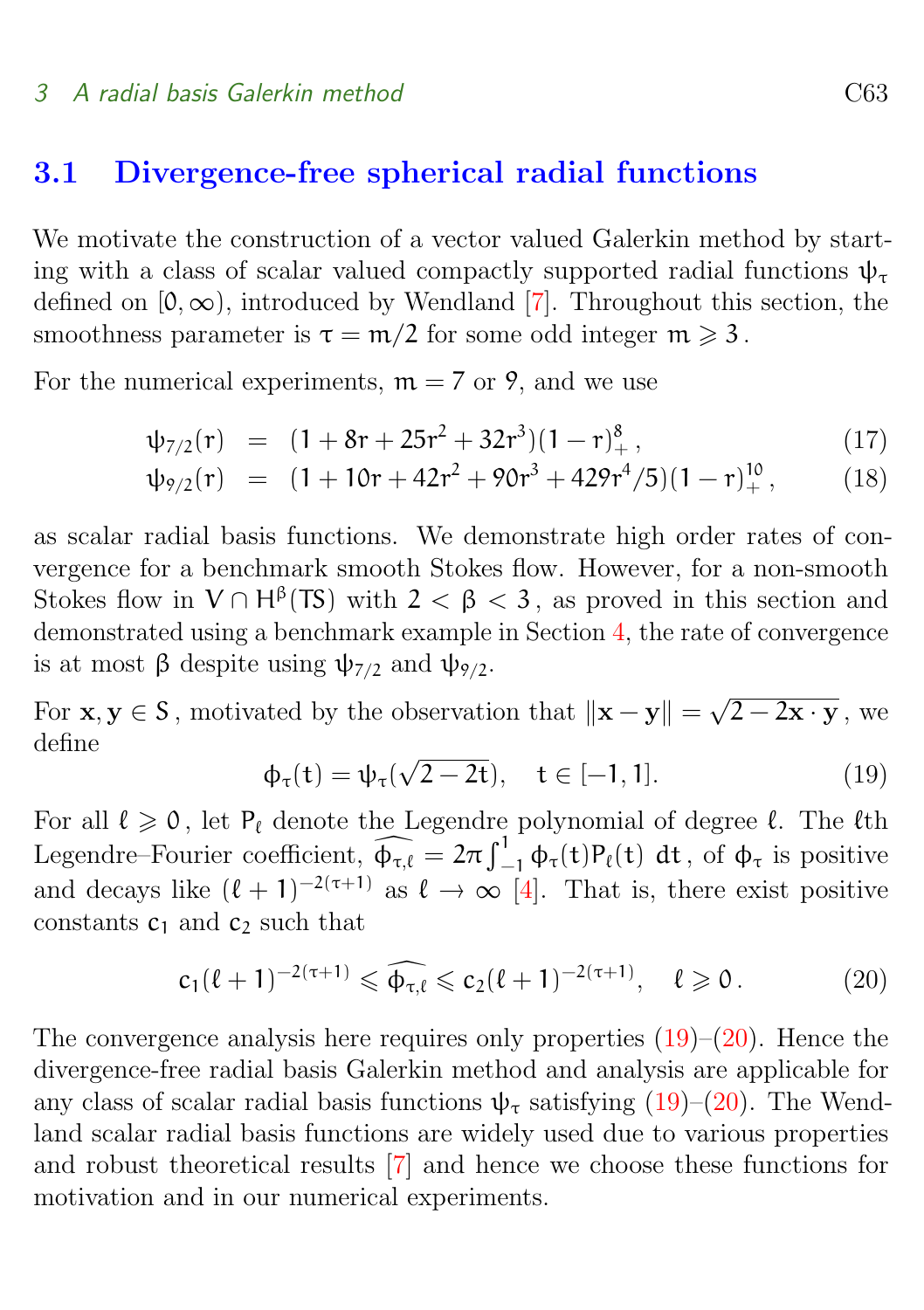<span id="page-8-2"></span>Since Div Curl  $v = 0$  for any scalar field, we obtain tangential surfacedivergence-free radial basis functions (with various centres y) by applying the Curl =  $Q_x \nabla$  operator to  $\psi_\tau(\|\mathbf{x} - \mathbf{y}\|)$ . However, in this case the crucial positive definiteness of the associated kernel need not hold. This problem is avoided by applying the operator  $Curl$  Curl  $Curl<sup>T</sup>$ . That is, as suggested by Narcowich et al. [\[1,](#page-14-3) [5\]](#page-15-2), we consider the matrix valued radial basis kernel

<span id="page-8-1"></span>
$$
\Psi_{\tau}(\mathbf{x}, \mathbf{y}) = Q_{\mathbf{x}} \left( -\nabla \nabla^{\mathsf{T}} \psi_{\tau}(\|\mathbf{x} - \mathbf{y}\|) \right) Q_{\mathbf{y}}^{\mathsf{T}}.
$$
\n(21)

Here  $\nabla \nabla^T \psi_\tau(\|\mathbf{x}\|) = [\partial_{x_i} \partial_{x_k} \psi_\tau(\|\mathbf{x}\|)]$  is the 3 × 3 Hessian matrix. Since Div Curl  $= 0$ ,

$$
\text{Div}(\Psi_{\tau}(\cdot, \mathbf{y}) \mathbf{t}_{\mathbf{y}}) = -\text{Div } \text{Curl} \left( \nabla^{\mathsf{T}} \psi_{\tau}(\|\cdot - \mathbf{y}\|) Q_{\mathbf{y}}^{\mathsf{T}} \mathbf{t}_{\mathbf{y}} \right) = 0 \,, \quad \mathbf{t}_{\mathbf{y}} \in \mathsf{T} \mathsf{S}_{\mathbf{y}} \,, \tag{22}
$$

and hence, using  $(20)$ ,  $\Psi_{\tau}(\cdot, y)$ t<sub>y</sub>  $\in V \cap H^{\tau}(TS_y)$  for all t<sub>y</sub>  $\in TS_y$  [\[1\]](#page-14-3).

### <span id="page-8-0"></span>3.2 Finite dimensional spaces, method and analysis

Denote by  $\theta(x, y) = \cos^{-1}(x \cdot y)$  the geodesic distance between two points x and y on the sphere. Suppose  $Y_N = \{y_1, \ldots, y_N\} \subset S$  is a set of well distributed points on S, so that the density of the set, measured through the mesh norm

$$
h_N=\sup_{\mathbf{x}\in S}\min_{1\leqslant i\leqslant N}\theta(\mathbf{x},\mathbf{y}_i),
$$

satisfies  $0 < h_N < 1$ . Another quantity of interest from the set  $Y_N$ , to analyse the approximation of non-smooth functions [\[1\]](#page-14-3), is the separation radius

$$
\mathfrak{q}_N=\frac{1}{2}\min_{1\leqslant i\neq j\leqslant N}\theta(\mathbf{y}_j,\mathbf{y}_i).
$$

Similar to a quasi-uniform mesh requirement in the FEM, for optimal approximation of non-smooth functions with respect to  $h_N$ , it is important to have well distributed points on the sphere so that  $q_N = O(h_N)$ . There are several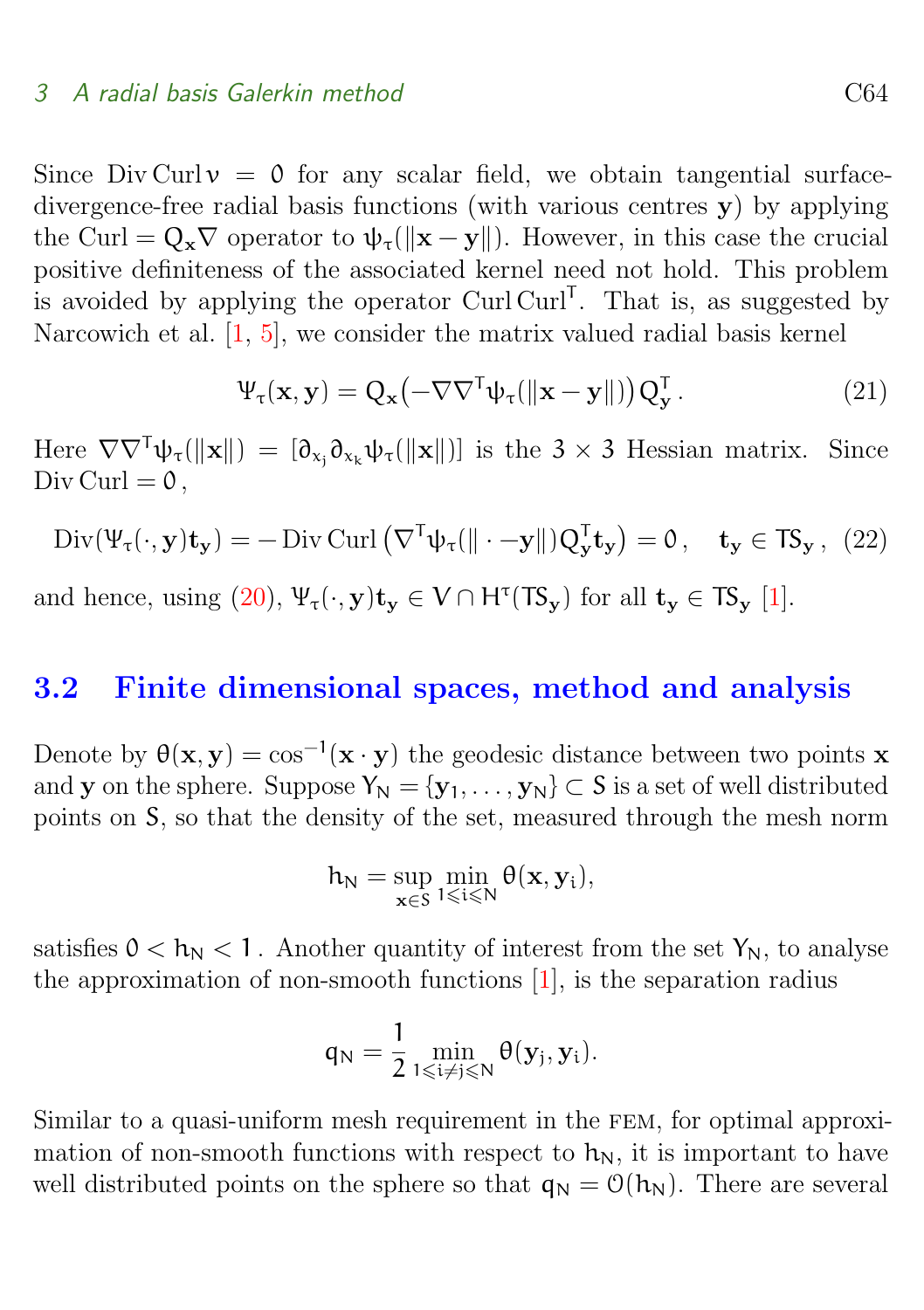<span id="page-9-3"></span>approaches to construct the set  $Y_N$  and, for our numerical experiments we chose a simple method based on an analytical formula [\[6\]](#page-15-5).

At each point  $y_j = p(\theta_j, \phi_j) \in Y_N$   $(j = 1, ..., N)$  we define an orthonormal basis for the tangential space  $TS_{y_j}$  consisting of the vectors  $\mathbf{e}_j = \mathbf{e}(\theta_j, \phi_j)$  and  $f_j = f(\theta_j, \phi_j)$ . Using [\(21\)](#page-8-1) on the set of points in  $Y_N$  we define  $\Psi_{\tau, j} := \Psi_{\tau}(\cdot, \mathbf{y}_j)$ , and thereby obtain 2N linearly independent, vector valued, tangential, surfacedivergence-free radial basis functions in  $V \cap H^{\tau}(TS)$ ,

<span id="page-9-2"></span>
$$
\Psi_{\tau,j}\mathbf{e}_j\,,\quad\Psi_{\tau,j}\mathbf{f}_j\,,\quad j=1,\ldots,N\,.
$$
 (23)

The 2N-dimensional subspace of  $V \cap H^{\tau}(TS)$  in which we seek an approximate solution of the Stokes equation is

$$
V_{\tau,h_N} = \text{span}\{ \Psi_{\tau,j} \mathbf{e}_j \, , \, \Psi_{\tau,j} \mathbf{f}_j : j = 1, \dots, N \}.
$$
 (24)

The Galerkin method for the spherical surface Stokes equation [\(1\)](#page-3-2) is to find  $\mathbf{u}_{\tau,h_N} \in V_{\tau,h_N}$  such that

<span id="page-9-0"></span>
$$
\mathbf{v} \langle \operatorname{Curl}_{\mathbf{x}} \mathbf{u}_{\tau,h_N}, \operatorname{Curl}_{\mathbf{x}} \mathbf{v} \rangle = \langle \mathbf{F}, \mathbf{v} \rangle, \quad \mathbf{v} \in V_{\tau,h_N}. \tag{25}
$$

We represent the unknown unique vector field  $\mathbf{u}_{\tau,h_N} \in V_{\tau,h_N}$  satisfying [\(25\)](#page-9-0) as

<span id="page-9-1"></span>
$$
\mathbf{u}_{\tau,h_N} = \sum_{i=1}^{N} \left[ \alpha_i \Psi_{\tau,i} \mathbf{e}_i + \beta_i \Psi_{\tau,i} \mathbf{f}_i \right]. \tag{26}
$$

Taking  $\mathbf{v} = \Psi_j \mathbf{e}_j$  in [\(25\)](#page-9-0), the 2N unknowns in [\(26\)](#page-9-1) are computed by solving the sparse, symmetric, and positive-definite system

$$
\sum_{i=1}^N M_{j,i} \begin{bmatrix} \alpha_i \\ \beta_i \end{bmatrix} = \begin{bmatrix} \langle \mathbf{F}, \Psi_j \mathbf{e}_j \rangle \\ \langle \mathbf{F}, \Psi_j \mathbf{f}_j \rangle \end{bmatrix}, \quad j=1,\ldots,N\,,
$$

where the  $2 \times 2$  symmetric blocks  $M_{j,i}$  for  $i, j = 1, \ldots, N$  are

$$
M_{j,i} = \begin{bmatrix} \langle \text{Curl}_\mathbf{x} \Psi_{\tau,i} \mathbf{e}_i, \text{Curl}_\mathbf{x} \Psi_{\tau,j} \mathbf{e}_j \rangle & \langle \text{Curl}_\mathbf{x} \Psi_{\tau,i} \mathbf{f}_i, \text{Curl}_\mathbf{x} \Psi_{\tau,j} \mathbf{e}_i \rangle \\ \langle \text{Curl}_\mathbf{x} \Psi_{\tau,i} \mathbf{e}_i, \text{Curl}_\mathbf{x} \Psi_{\tau,j} \mathbf{f}_j \rangle & \langle \text{Curl}_\mathbf{x} \Psi_{\tau,i} \mathbf{f}_i, \text{Curl}_\mathbf{x} \Psi_{\tau,j} \mathbf{f}_j \rangle \end{bmatrix}.
$$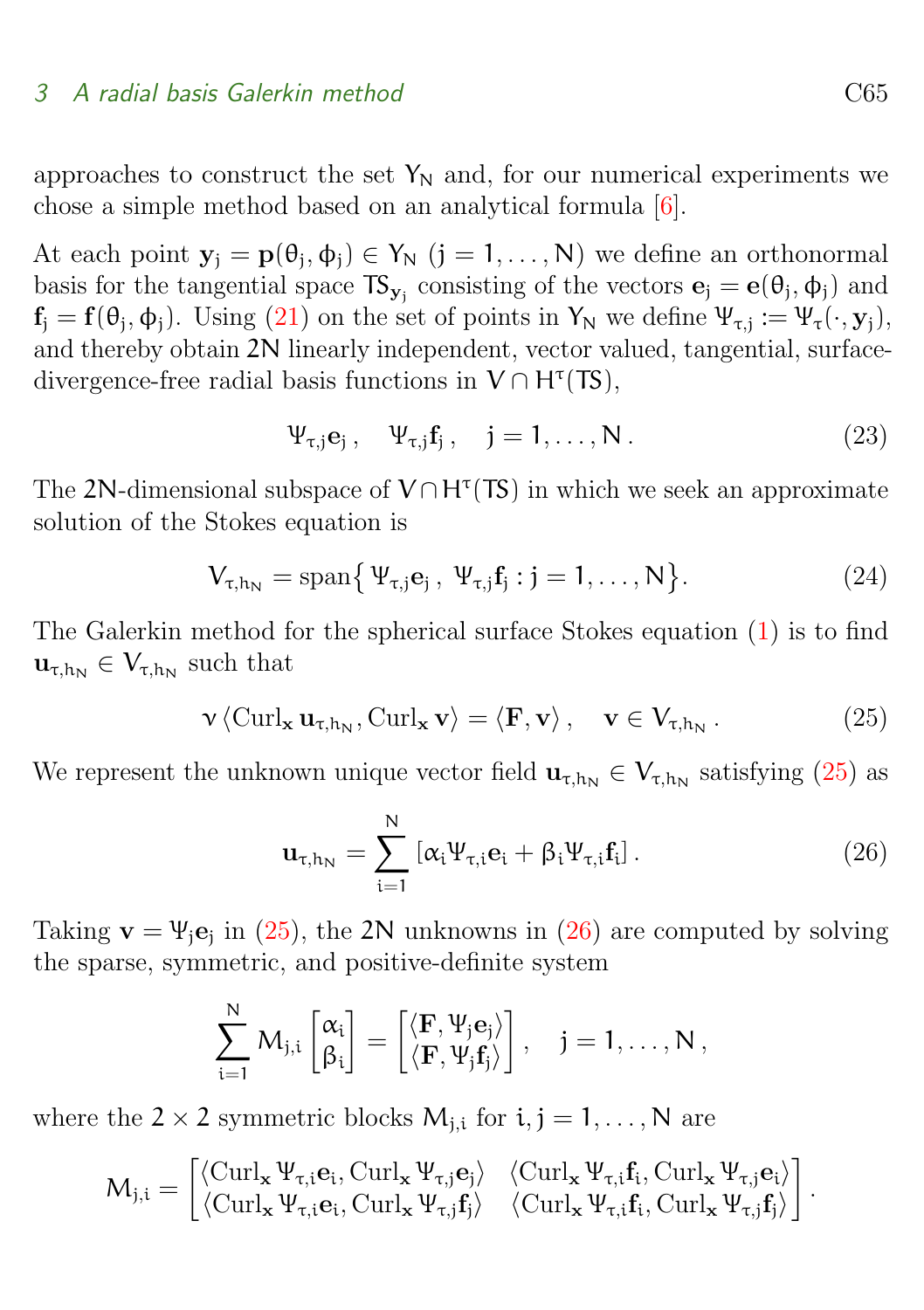<span id="page-10-5"></span>Using standard duality arguments, we obtain the convergence and superconvergence of the Galerkin approximations. Throughout the remainder of this article, C is a generic constant, independent of N,  $h_N$  and  $q_N$ .

**Theorem 1** Let  $u \in V$  and  $u_{\tau,h_N} \in V_{\tau,h_N}$  be the unique solutions of [\(15\)](#page-6-2) and [\(25\)](#page-9-0), respectively. Then for  $\mu \in [0, 1]$  and  $1 < \beta \leq \tau$ ,

<span id="page-10-0"></span>
$$
\|{\bf u}-{\bf u}_{\tau,h_N}\|_{H^{\mu}(TS)} \leqslant \begin{cases} \ C h_N^{\tau-\mu} q_N^{\beta-\tau} \|{\bf u}\|_{H^{\beta}(TS)}, & \text{if } {\bf u} \in V \cap H^{\beta}(TS), \\ C h_N^{(2\tau-\mu-1)} \|{\bf u}\|_{H^{2\tau-1}(TS)}, & \text{if } {\bf u} \in V \cap H^{2\tau-1}(TS). \end{cases} \tag{27}
$$

**Proof:** Using  $(15)$  and  $(25)$ ,

<span id="page-10-4"></span><span id="page-10-1"></span>
$$
\langle \mathrm{Curl}_{\mathbf{x}}(\mathbf{u} - \mathbf{u}_{\tau,h_N}), \mathrm{Curl}_{\mathbf{x}} \mathbf{v} \rangle = 0, \quad \mathbf{v} \in V_{\tau,h_N}. \tag{28}
$$

If  $v \in V$ , there exists a unique interpolant  $\mathcal{I}_{\tau,h_N} v \in V_{\tau,h_N}$  with  $\mathcal{I}_{\tau,h_N} v = v$ on  $Y_N$  such that [\(27\)](#page-10-0) holds with **u** and  $\mathbf{u}_{\tau,h_N}$  respectively replaced with **v** and  $\mathcal{I}_{\tau,h_N}$  v [\[1\]](#page-14-3). Hence, using [\(14\)](#page-6-1) and [\(28\)](#page-10-1), the inequalities in [\(27\)](#page-10-0) for  $\mu = 1$ follow from the bound

$$
\|\mathbf{u}-\mathbf{u}_{\tau,h_N}\|_{H^1(TS)}^2 \leq \frac{3}{2}\langle \mathrm{Curl}_{\mathbf{x}}(\mathbf{u}-\mathbf{u}_{\tau,h_N}), \mathrm{Curl}_{\mathbf{x}}(\mathbf{u}-\mathcal{I}_{\tau,h_N}\mathbf{u})\rangle \\ \leq \frac{3}{2}\|\mathbf{u}-\mathbf{u}_{\tau,h_N}\|_{H^1(TS)}\|\mathbf{u}-\mathcal{I}_{\tau,h_N}\mathbf{u}\|_{H^1(TS)}.
$$

Let  $\mathbf{w} \in V \cap H^2(TS)$  be the unique solution of  $-\Delta \mathbf{w} = \mathbf{u} - \mathbf{u}_{\tau, h_N}$ . Using the approximation power of  $\mathcal{I}_{\tau,h_N}$  w and [\(7\)](#page-4-1), we obtain

<span id="page-10-3"></span>
$$
\|\mathbf{w} - \mathbf{J}_{\tau,h_N}\mathbf{w}\|_{H^1(TS)} \leqslant Ch_N \|\mathbf{w}\|_{H^2(TS)} \leqslant Ch_N \|\mathbf{u} - \mathbf{u}_{\tau,h_N}\|.
$$
 (29)

Since

$$
\langle
$$
 Curl<sub>**x**</sub> **w**, Curl<sub>**x**</sub> **v** $\rangle$  =  $\langle -\Delta \mathbf{w}, \mathbf{v} \rangle = \langle \mathbf{u} - \mathbf{u}_{\tau, h_N}, \mathbf{v} \rangle$ , **v**  $\in$  **V**, (30)

using  $(28)$ ,

<span id="page-10-2"></span>
$$
\|\mathbf{u}-\mathbf{u}_{\tau,h_N}\|^2 = \langle \mathrm{Curl}_{\mathbf{x}}(\mathbf{w}-\mathcal{I}_{\tau,h_N}\mathbf{w}), \mathrm{Curl}_{\mathbf{x}}(\mathbf{u}-\mathbf{u}_{\tau,h_N})\rangle
$$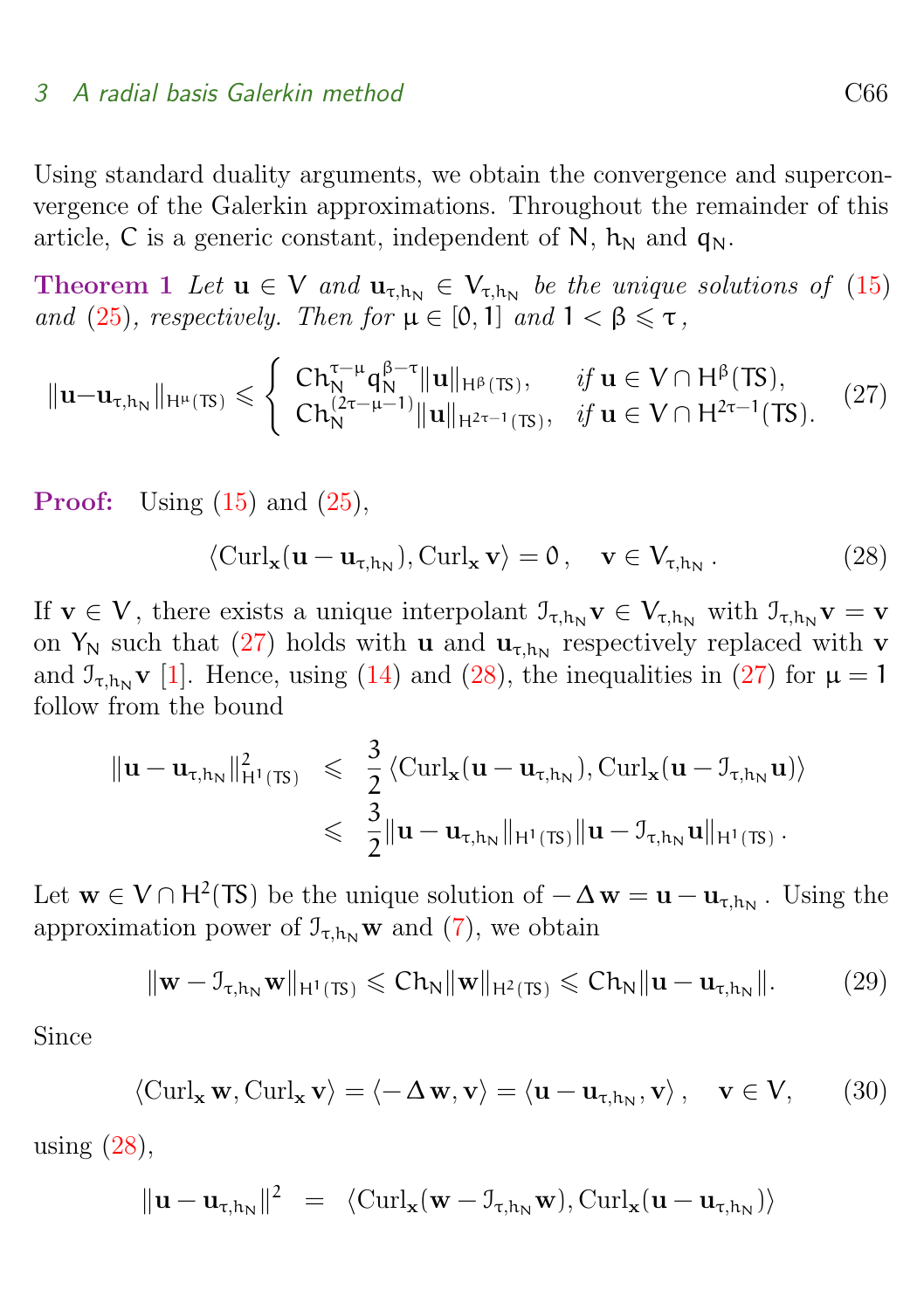### <span id="page-11-2"></span>4 Numerical experiments C67

$$
\leqslant \|\mathbf{w} - \mathbf{I}_{\tau,h_N}\mathbf{w}\|_{H^1(TS)} \|\mathbf{u} - \mathbf{u}_{\tau,h_N}\|_{H^1(TS)}.
$$
 (31)

Now the results in [\(27\)](#page-10-0) for  $\mu = 0$  follow from [\(31\)](#page-10-2), [\(29\)](#page-10-3) and (27) with  $\mu = 1$ .

♠

For the non-smooth solution,  $\mathbf{u} \in V \cap H^{\beta}(TS)$ ,  $1 < \beta \leq \tau$ , if we assume the quasi-uniform condition,  $q_N \leq C h_N$ , using the first inequality in [\(27\)](#page-10-0), we obtain the optimal order convergence  $\|\mathbf{u} - \mathbf{u}_{\tau,h_N}\|_{H^{\mu}(\mathsf{TS})} = \mathcal{O}(h_N^{\beta-\mu}).$ 

## <span id="page-11-0"></span>4 Numerical experiments

We demonstrate the tangential surface-divergence-free radial basis Galerkin method and analysis using two test vector fields. In our first example,  $u \in V \cap H^{\beta}(TS)$  is a smooth field with  $\beta > 2\tau$ , and for the second nonsmooth case,  $2 < \beta < 3$  with  $\beta < \tau$ . A standard approach to generate such benchmark vector fields in the atmospheric sciences, to demonstrate validity of numerical algorithms on the sphere, is through various stream functions [\[8\]](#page-15-6). For any scalar stream function  $u \in H^{\beta+1}(S)$  it is easy to verify that the vector field

<span id="page-11-1"></span>
$$
\mathbf{u}(\mathbf{x}) = \frac{1}{\sin \theta} \frac{\partial \mathbf{u}}{\partial \phi} \mathbf{e} - \frac{\partial \mathbf{u}}{\partial \theta} \mathbf{f}
$$
(32)

satisfies  $u \in V \cap H^{\beta}(TS)$ . In our numerical experiments, the forcing field **F** is chosen so that  $\bf{u}$  in  $(32)$  is the unique solution of the weak form of the Stokes equation [\(15\)](#page-6-2) with  $v = 1$ . All our experiments were performed in Matlab on a desktop machine equipped with Intel Core 2 Duo 3.1 GHz processor and 4 GB of ram.

Example 1 Motivated by the benchmark atmospheric low pressure flow field (popularly known as the Test Case 4 [\[5,](#page-15-2) [8\]](#page-15-6)) centred at  $\mathbf{x}_c = \mathbf{p}(\pi/4, 0)$ ,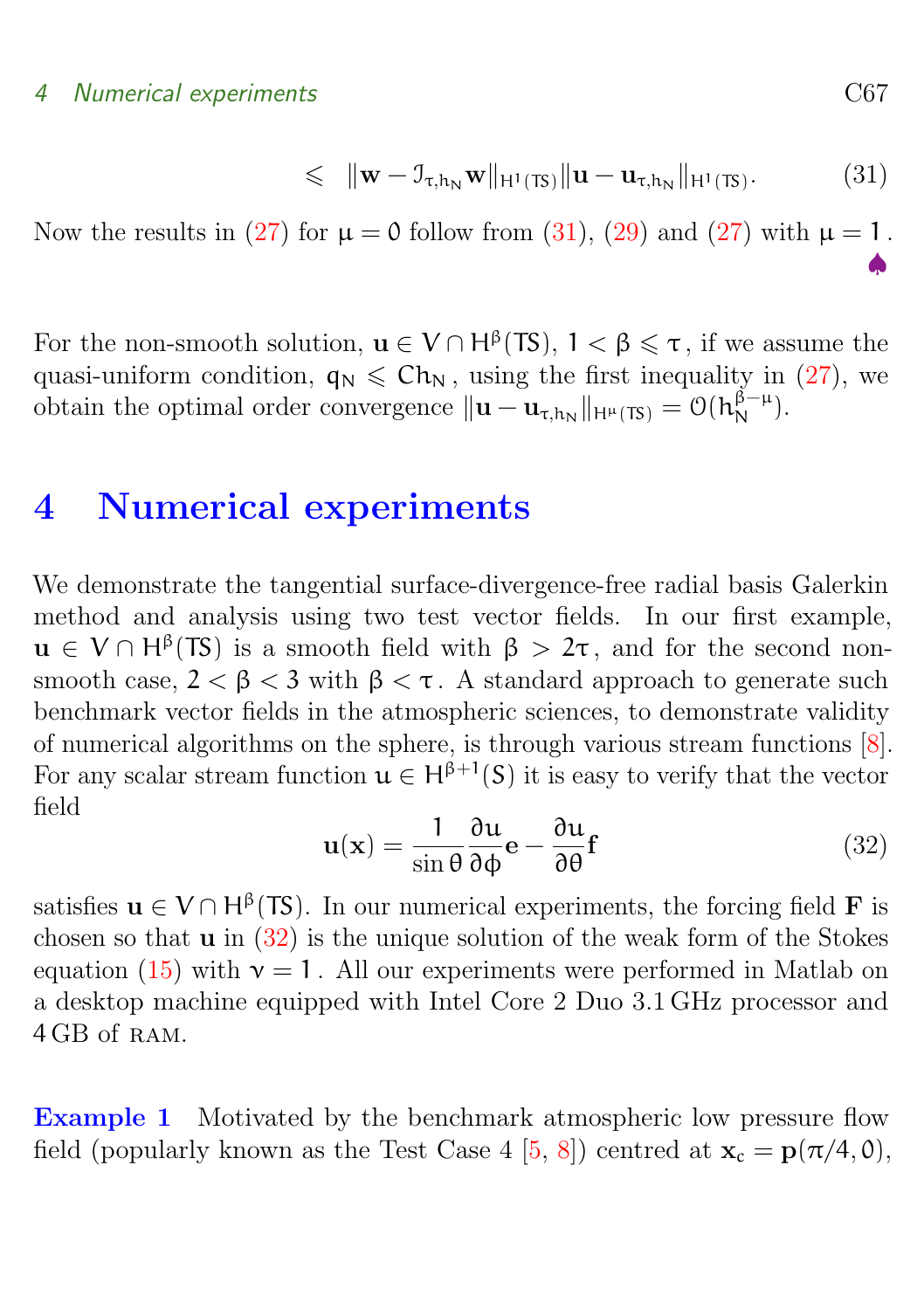#### <span id="page-12-1"></span>4 Numerical experiments C68

for the first smooth test field, we choose  $\mu$  in [\(32\)](#page-11-1) so that

<span id="page-12-0"></span>
$$
\mathbf{u}(\mathbf{x}) = \frac{2}{3} \sin^{15} \theta - \mathbf{u}_{1,\mathbf{x}_c,\sigma_1}(\mathbf{x}), \quad \mathbf{u}_{1,\mathbf{x}_c,\sigma_1}(\mathbf{x}) = \exp\left(-\left[\sigma_1 \rho_{\mathbf{x}_c}(\mathbf{x})\right]^2\right), \quad (33)
$$

where  $\sigma_1 > 0$  and  $\rho_{\mathbf{x}_c}(\mathbf{x}) = \cos^{-1}(\mathbf{x} \cdot \mathbf{x}_c)$  is the geodesic distance from  $\mathbf{x}_c$  to  $\mathbf{x}$ . For our numerical experiments,  $\sigma_1 = 8$ . Here the field **u** is infinitely smooth.

Example 2 To generate the second test case a non-smooth field **u** of the form  $(32)$ , as done by Narcowich et al. [\[5\]](#page-15-2), we replace  $\mathfrak{u}_{1,x_c,\sigma}$  in  $(33)$  with  $\mathfrak{u}_{2,\mathbf{y}_c,\sigma_2} \in H^3(S)$  (but  $\mathfrak{u}_{2,\mathbf{y}_c,\sigma_2} \notin H^4(S)$ ) to be a  $C^2$ -cubic spline that is positive for  $|\sigma_2 \rho_{y_c}(\mathbf{x})| < 2$  and zero elsewhere on the unit sphere. That is the vector field u generated by

$$
u_{2, \mathbf{y}_c, \sigma_2}(\mathbf{x}) = \frac{\sigma_2^3}{12} \sum_{j=0}^4 (-1)^j \begin{pmatrix} 4 \\ j \end{pmatrix} \left| \rho_{\mathbf{y}_c}(\mathbf{x}) - \frac{(j-2)}{\sigma_2} \right|^3
$$

satisfies  $u \in V \cap H^{\beta}(\mathsf{T}S)$  with  $\beta \in (2,3)$ . For our numerical experiments,  $y_c = p(13\pi/18, 13\pi/7)$  and  $\sigma_2 = 4$ .

We compute radial basis Galerkin approximations to both these fields in  $V_{\tau, h_0}$ with  $\tau = \frac{7}{2}$ , 9/2 and various values of  $h_N$ , generated using [\(17\)](#page-7-3), [\(18\)](#page-7-3), [\(21\)](#page-8-1), [\(23\)](#page-9-2) and N points on the sphere generated from an equal area partitioning algorithm by Saff and Kuijlaars [\[6\]](#page-15-5). Hence using Theorem [1](#page-10-4) for  $\mu = 0, 1$  we expect the estimated order of convergence (eoc) for Example 1 to be (at least)  $2\tau - \mu - 1$  $2\tau - \mu - 1$  (because the field is infinitely smooth). For Example 2, Theorem 1 suggests  $\text{EOC} \in (2 - \mu, 3 - \mu)$ . For each N, the L<sup>2</sup>, H<sup>1</sup>-norm relative errors

$$
\|e_{\tau,h_N}\| = \|u - u_{\tau,h_N}\|/\|u\|, \quad \|e_{\tau,h_N}\|_{H^1} = \|u - u_{\tau,h_N}\|_{H^1(TS)}/\|u\|_{H^1(TS)},
$$

are computed by approximating each  $L^2$ -integral on the sphere by the Gaussrectangle cubature with 80, 000 quadrature points on the unit sphere. Numerical results in Table [1](#page-13-1) and Table [2](#page-14-4) validate the efficiency of the radial basis Galerkin scheme for the smooth and non-smooth benchmark problems.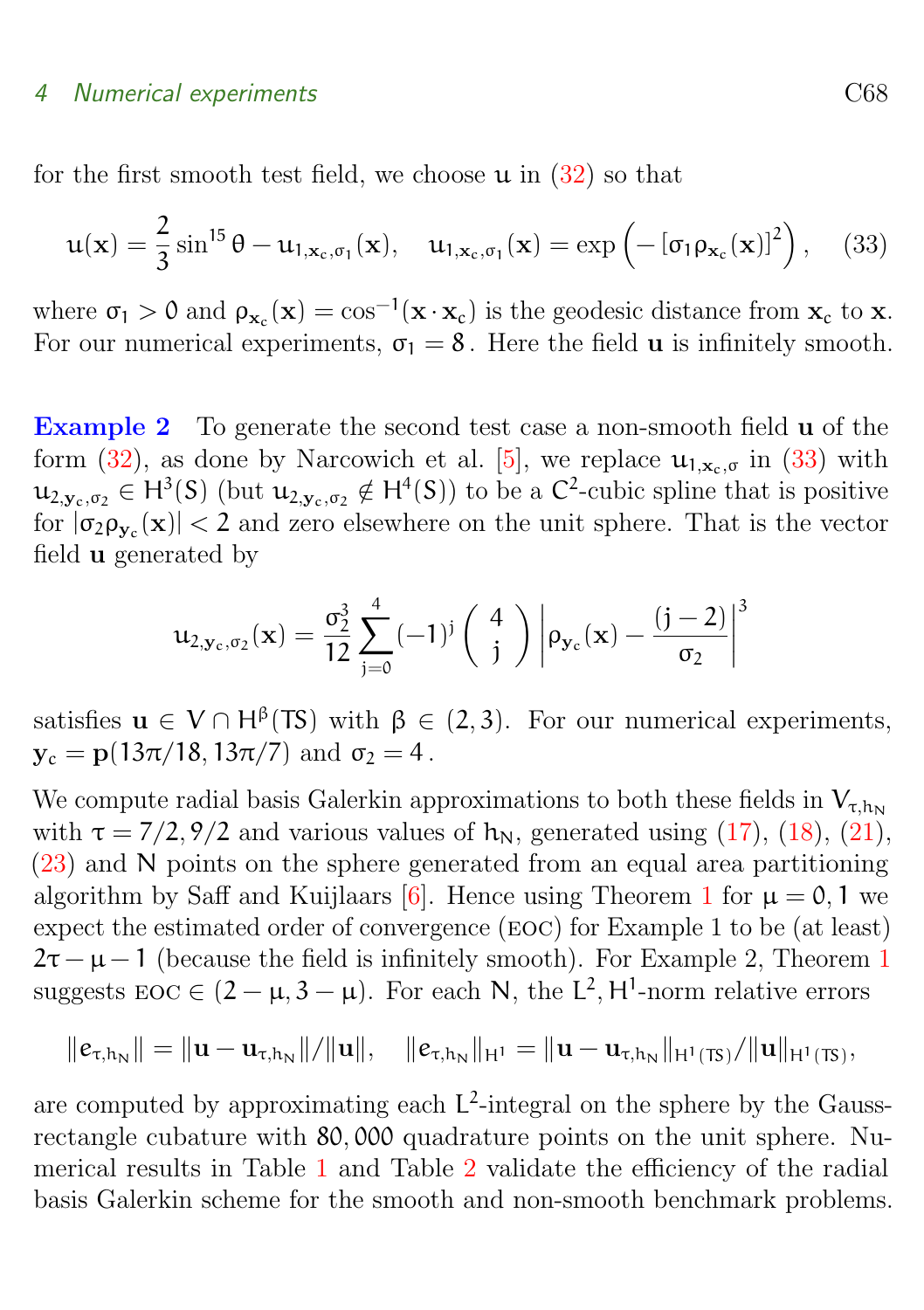| TABLE 1: $L^2(TS)$ and $H^1(TS)$ errors and rates of convergence for Example 1. |  |  |
|---------------------------------------------------------------------------------|--|--|
|---------------------------------------------------------------------------------|--|--|

<span id="page-13-1"></span>

| τ   | N                        | 250      | 500    | 1000               | 2000                                             | 4000   |
|-----|--------------------------|----------|--------|--------------------|--------------------------------------------------|--------|
|     | $\rm h_N$                | 0.1610   | 0.1129 | 0.0794             | 0.0569                                           | 0.0396 |
|     | $\ e_{\tau,h_N}\ $       | $1.4E-1$ |        |                    | $7.6E-2$ 1.7 $E-2$ 1.2 $E-3$ 5.8 $E-5$           |        |
| 7/2 | EOC                      |          | 1.77   | 4.14               | 7.81                                             | 8.58   |
|     | $  e_{\tau,h_N}  _{H^1}$ |          |        |                    | $3.8E-1$ $2.4E-1$ $7.2E-2$ $7.5E-3$ $5.5E-4$     |        |
| 7/2 | $_{\rm EOC}$             |          |        | $1.34 \qquad 3.42$ | 6.75                                             | 7.20   |
|     | $\ e_{\tau,h_N}\ $       |          |        |                    | $1.4E-1$ 6.7 $E-2$ 1.3 $E-2$ 7.3 $E-4$ 1.2 $E-5$ |        |
| 9/2 | $_{\rm EOC}$             |          | 2.14   | 4.62               | 8.63                                             | 11.43  |
|     | $\ e_{\tau,h_N}\ _{H^1}$ | $3.9E-1$ |        |                    | $2.1E-1$ $5.0E-2$ $3.8E-3$ $1.0E-4$              |        |
|     | EOC                      |          | 1.71   | 4.12               | 7.73                                             | 9.92   |

In particular, results in Table [1](#page-13-1) show that high order rate of convergence can be obtained using our method for smooth solutions. Further, the method can also achieve optimal order convergence even in the case of non-smooth Stokes flow, as demonstrated in Table [2.](#page-14-4) The standard eoc formula is close to the theoretical order of convergence only for sufficiently small mesh norm  $h_N$ . In our experiments since  $h_N > 10^{-2}$ , we observe the oscillatory behaviour of the eoc values in Table [1](#page-13-1) and Table [2.](#page-14-4)

## <span id="page-13-0"></span>5 Conclusions

We developed, analysed and demonstrated an efficient radial basis Galerkin method to simulate spherical surface Stokes equations. The main features of the meshless Galerkin algorithm include the advantage of simulating smooth Stokes flow surface velocity fields with high order accuracy and the ability to simulate non-smooth vector fields with optimal rate of convergence. Numerical experiments for benchmark smooth and non-smooth spherical surface vector fields validate the main features of the method and the associated theoretical analysis.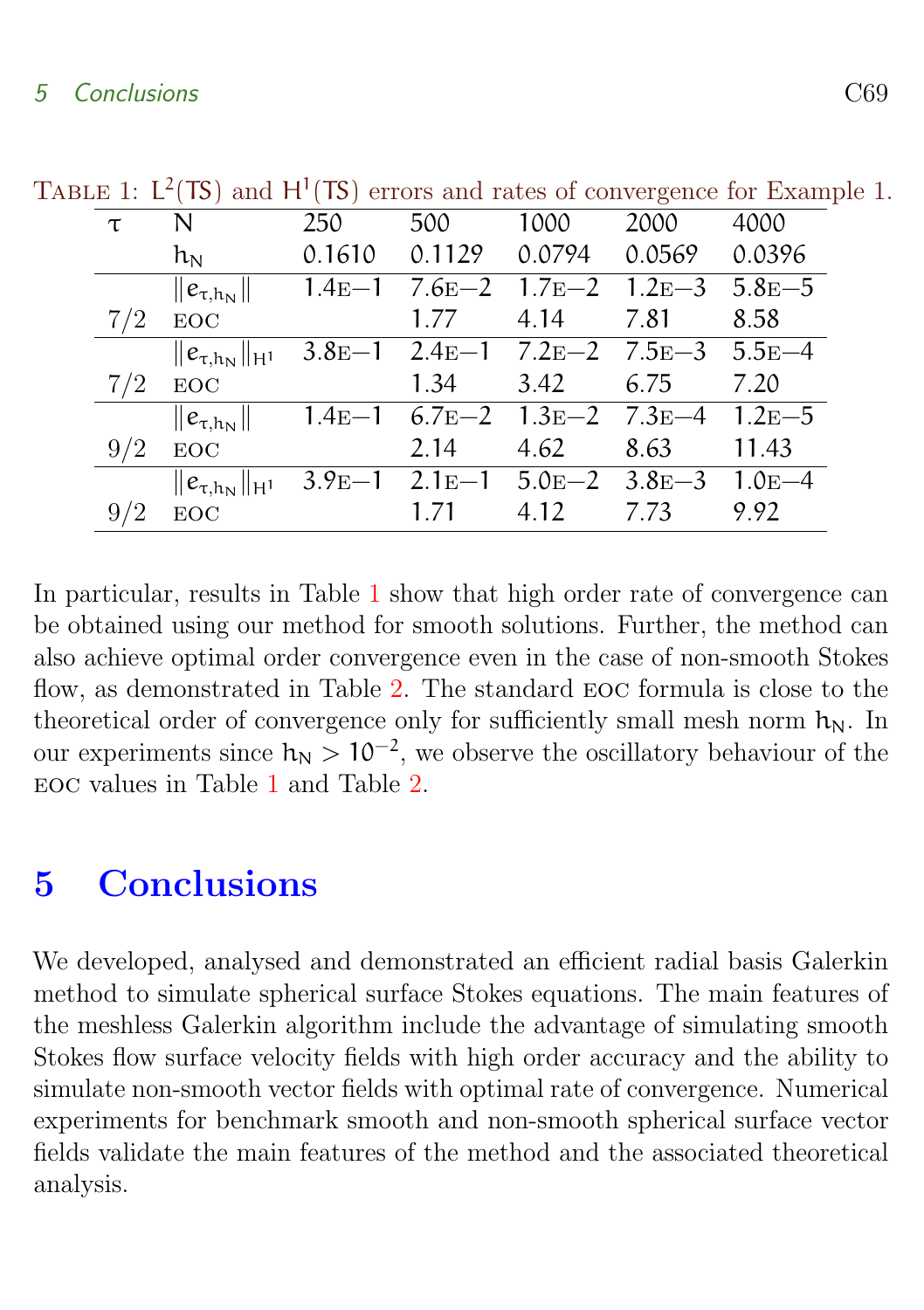TABLE 2:  $L^2(TS)$  and  $H^1(TS)$  errors and rates of convergence for Example 2.

<span id="page-14-4"></span>

| τ   | N                                                           | 250    | 500    | 1000                                             | 2000   | 4000   |
|-----|-------------------------------------------------------------|--------|--------|--------------------------------------------------|--------|--------|
|     | $\rm h_N$                                                   | 0.1610 | 0.1129 | 0.0794                                           | 0.0569 | 0.0396 |
|     | $\ e_{\tau,h_N}\ $                                          |        |        | $2.5E-2$ 6.0 $E-3$ 3.2 $E-3$ 1.1 $E-3$ 5.0 $E-4$ |        |        |
| 7/2 | <b>EOC</b>                                                  |        | 4.06   | 1.73                                             | 3.02   | 2.35   |
|     | $  e_{\tau,h_N}  _{H^1}$                                    |        |        | 8.7E-2 3.9E-2 2.7E-2 1.4E-2 8.7E-3               |        |        |
| 7/2 | EOC                                                         |        | 2.21   | 1.09                                             | 1.90   | 1.36   |
|     | $\ e_{\tau,h_N}\ $                                          |        |        | $2.3E-2$ 5.7 $E-3$ 2.9 $E-3$ 1.1 $E-3$ 4.6 $E-4$ |        |        |
| 9/2 | $_{\rm EOC}$                                                |        | 4.02   | 1.84                                             | 2.90   | 2.48   |
|     | $  e_{\tau,h_N}  _{H^1}$ 7.9E-2 3.9E-2 2.5E-2 1.3E-2 8.2E-3 |        |        |                                                  |        |        |
|     | EOC.                                                        |        | 1.99   | 1.23                                             | 1.79   | 1.45   |

Acknowledgements The support of the Australian Research Council is gratefully acknowledged.

## <span id="page-14-0"></span>References

- <span id="page-14-3"></span>[1] E. Fuselier, F. Narcowich, J. D. Ward, and G. Wright. Error and stability estimates for surface-divergence free RBF interpolants on the sphere. Math. Comp., 78:2157–2186, 2009. [doi:10.1090/S0025-5718-09-02214-5](http://dx.doi.org/10.1090/S0025-5718-09-02214-5) [C64,](#page-8-2) [C66](#page-10-5)
- <span id="page-14-1"></span>[2] M. Ganesh, Q. T. Le Gia, and I. H. Sloan. A pseudospectral quadrature method for Navier–Stokes equations on rotating spheres. Math. Comp., 80:1397–1430, 2011. [doi:doi:10.1090/S0025-5718-2010-02440-8](http://dx.doi.org/doi:10.1090/S0025-5718-2010-02440-8) [C58,](#page-2-0) [C60](#page-4-2)
- <span id="page-14-2"></span>[3] A. A. Il'in. The Navier–Stokes and Euler equations on two dimensional manifolds. Math. USSR. Sbornik, 69:559–579, 1991. [doi:10.1070/SM1991v069n02ABEH002116](http://dx.doi.org/10.1070/SM1991v069n02ABEH002116) [C59,](#page-3-3) [C60,](#page-4-2) [C61](#page-5-2)